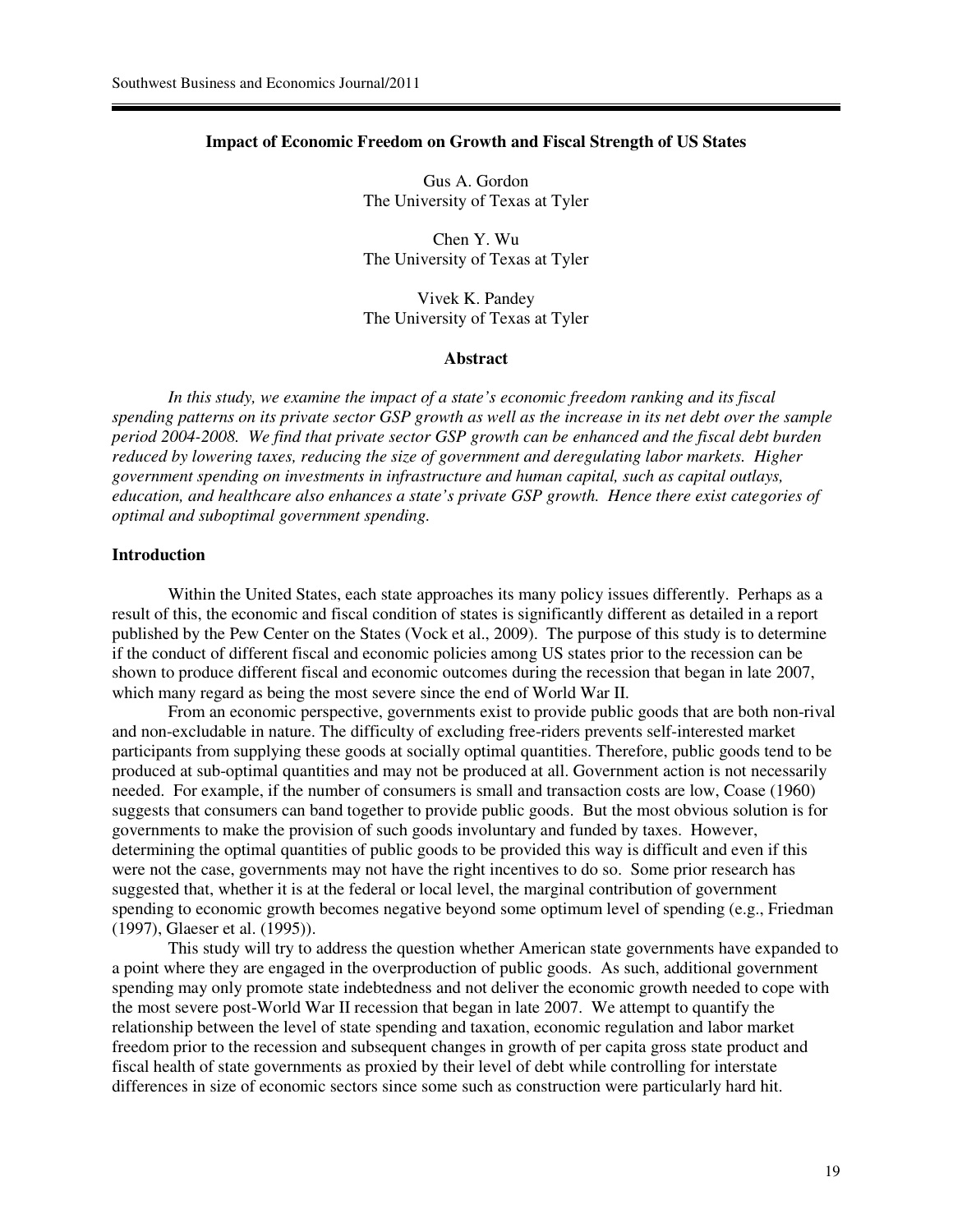In summary, we find that states with greater economic freedom and labor market flexibility, higher investment in capital and healthcare expenditures, smaller governments and lower taxation experience faster growth in per capita gross state product (GSP) and slower increases in net state debts. More importantly, these effects are both statistically and economically significant. For example, a one standard deviation increase in labor market freedom ranking is associated with a 4% increase in per capita GSP growth. We also find a strong negative relationship between level of welfare and government administration spending and per capita GSP growth. On the other hand, higher welfare and government administration spending is associated with higher growth in net state debts. Finally, we find that states with larger mining and agricultural sectors fared better than states more dependent on construction, manufacturing and services both in terms of faster per capita GSP growth and slower increases in net state debts.

 The remainder of the paper is organized as follows. We begin with a review of the existing literature on state spending/taxation, economic freedom, and economic growth. Next we detail our empirical hypotheses to be followed by an explanation of our data and methodology. We then present our results and conclude the paper with some policy implications of our study.

#### **Literature Review**

How much government spending is ideal to promote maximum economic growth? Friedman (1997) suggests that, while government is essential, the marginal contribution of government spending becomes negative somewhere between 15 and 50 per cent of GDP. Within the United States, Canto and Webb (1987) find that federal fiscal policies mainly determine absolute levels of income and economic performance for all states while state fiscal policies have an impact on differences in income. Furthermore, they discover that expenditure and transfer payment programs are larger than optimal and have a negative impact on income for most states although they also state that reduction of tax rates may not bring about increases in tax revenues. Similarly, Glaeser et al. (1995) also show that for US cities, higher expenditures are not contemporaneously associated with higher growth although increases in debt are correlated with later higher growth. Clingermayer and Wood (1995) find that changes in state indebtedness are mainly determined by need to borrow and debt capacity. In other words, states borrow when they have temporary shortfalls in revenue and need to counteract recessions and when both population and income growth are strong. Interestingly, they find that limitations on taxes and expenditure often increase state debts while constitutional debt restrictions have no discernible impact on state debt.

Helms (1985) finds that transfer expenditures significantly reduce economic growth while additional spending on education, transportation, public health and safety has a positive effect on growth despite the obvious increase in taxes needed to fund such activities. Mofidi and Stone (1990) reach a similar conclusion with net manufacturing investment and employment. A meta-analysis by Phillips and Goss (1995) shows that impact of tax policy on economic development is modest at best at interstate and inter-metro area levels but is very pronounced at the intra-metro area level. In an early paper, Plaut and Pluta (1983) find that once variables such as cost of energy, labor and land, labor productivity and size of state markets are controlled for, business climate and fiscal policies are not strongly related to GSP growth but instead are related to state employment and investments.

Despite the seemingly large variations in per capita state public expenditures, Case et al (1993) find that they are highly correlated between states that are economically and demographically similar. The authors define demographic and economic similarity by comparing states on population density, proportion of residents between ages of 5 and 17 and above age of 65, proportion of black residents, per capita income and federal grants. In particular, when a "neighboring" state, as defined by proximity in terms of the variables listed above, increases its per capita public expenditures by \$1.00, a state will increase its own expenditures by as much as \$0.70. State expenditures may be driven by factors other than voter preferences or political philosophy of the party in control of state government. Garand (1988)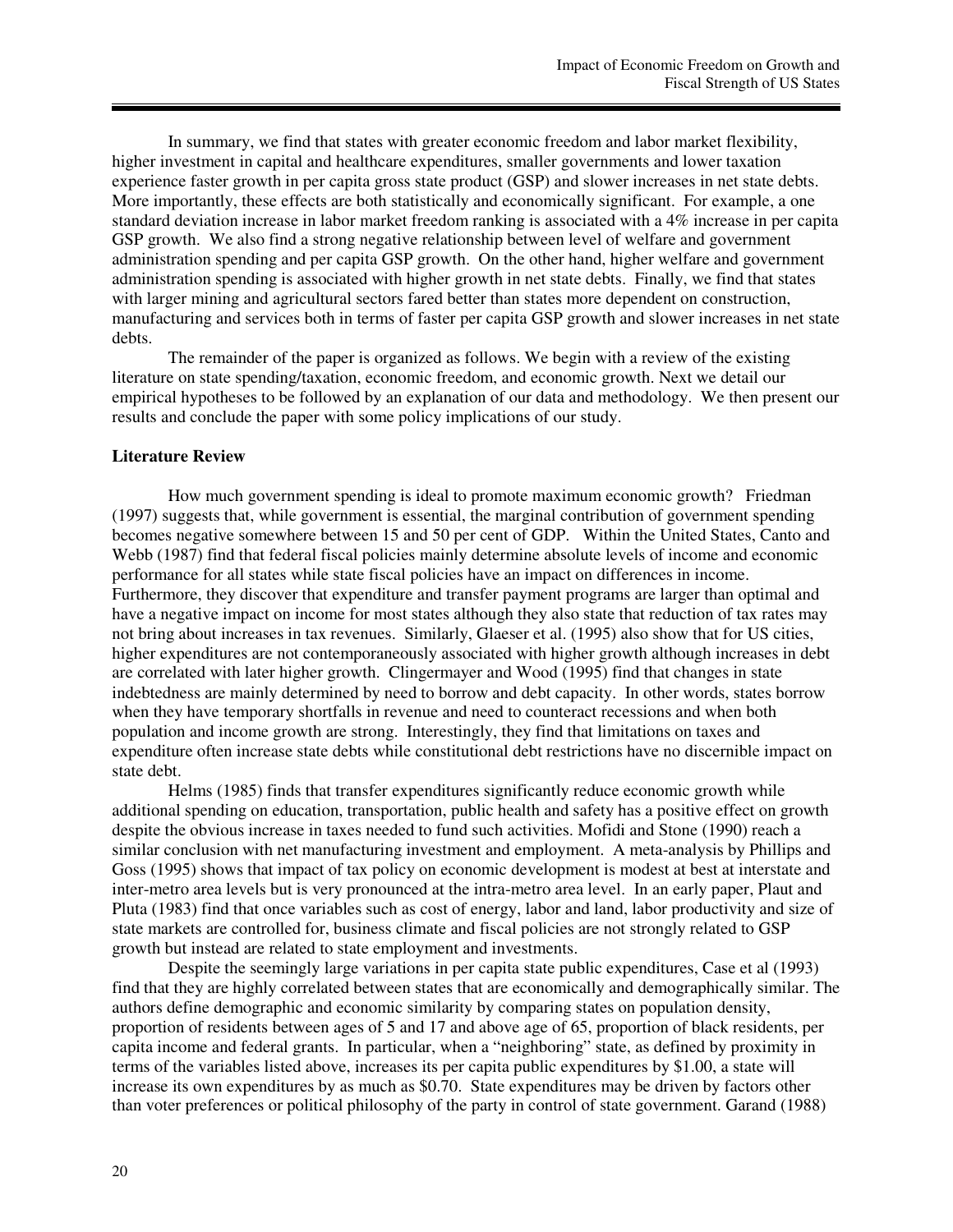tests various theories to explain the tremendous growth in state government expenditures since the end of World War II and finds that much of it can be explained by increases in income, percentage of population working as state and local government employees, and federal government grants.

#### **Government spending, economic growth and fiscal health of state governments**

Laffer et al. (2010) analyzed the economic condition of the 50 US states. Their conclusion is that states that have lower tax rates and spend less as a percentage of GSP are generally better off economically compared to states that spend more, especially with respect to income transfer programs. Laffer et al. (2010) also examined states with perennial budget problems over the last decade and found some commonality with respect to their economic policies. New York, New Jersey, California and Michigan, all have the following characteristics in common: relatively high tax rates on high incomes, relatively high per capita government spending, union-friendly policies, and relatively high spending on government health care and intervention in the health care market.

The negative impact of higher taxes on state economic growth has been shown in other studies. Poulson and Kaplan (2008) found that, for the period 1964 – 2004, higher marginal tax rates negatively impacted state economic growth. Feldstein and Wrobel (1998) conclude that state policies designed to redistribute wealth through taxation of high income earners will fail due to the mobility of high income earners. Young et al (2008) confirmed the net negative migratory effects of higher taxes in New Jersey.

 If state government spending is decomposed into categories, is it possible that certain types of government spending are beneficial? It is often claimed that government spending on education has positive effects on state growth rates. Vedder and Denhart (2007) examined state government education spending and real growth in per capita income within all of the 50 US states for the period 1960 – 2005 and found a negative relationship. Their analysis also revealed a strong negative relationship between growth and state and local tax burdens. One positive relationship uncovered was between the percentage of the state population above 25 who possessed college degrees and the rate of growth in state GSP.

#### **Implications from past research**

 Much of the research reviewed indicates that often government spending, of certain types, and perhaps beyond some optimal point, results in a reduction in the rate of GSP growth. During recessions, it is theorized by Keynesian economists that a spending shock through increased government spending is necessary to reinvigorate the economy.

 New Keynesian models take into account rational expectations. The introduction of this variable reduces the multiplier below that obtained in traditional Keynesian models. Cogan et al. (2010) find that the spending multiplier may even fall below one after the first year, citing leakage and/or crowding out. These results call into question the benefits of government spending to increase GDP.

 Previous research has not argued for no government spending. Certain types of spending at reasonable levels can be beneficial. However, beyond a certain level, government spending may be detrimental to growth in output and simply add to government debt. This implies that policy makers should seek to determine optimum levels of spending at both the federal and state levels.

#### **Empirical Hypotheses**

This study employs the Fraser Institute's (Ashby et al. 2010) economic freedom of North America index to measure a state government's policy. As explained in a later section, the economic freedom index is comprised of constituent variables from three areas: government size, taxation, and labor market freedom. The Fraser institute also provides index scores for each individual area. Higher scores, overall and for each constituent index, is considered less restrictive policy. We test to see whether a higher economic freedom score is associated with greater growth in a state's GSP and lower increase in net state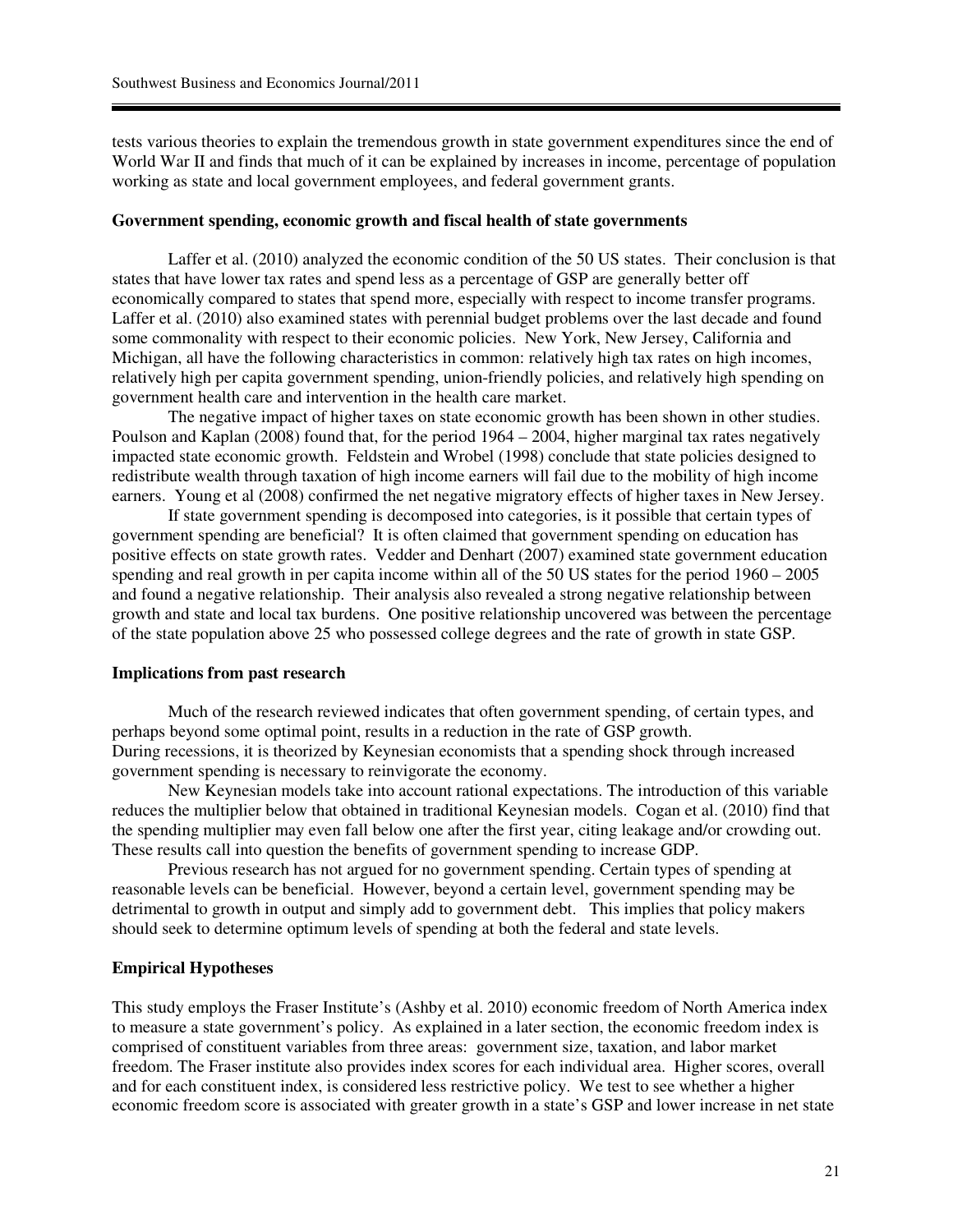debts during the sample period. We run separate tests for the overall economic freedom index and for index scores of its constituent areas, viz., government size, taxation, and labor market freedom. Along with economic freedom index scores, we also test for the association between government spending on infrastructure, education, welfare, and healthcare on the growth of a state's GSP as well as the increase in net state debts. It is well known that the recession which started in 2008 began with distress in real estate and financial markets. In addition, we note that states reliant on mining and agricultural sectors appear to have fared better during this recession. Hence, we believe that an industry's contribution to a state's GSP is also an important determinant of GSP growth. Therefore, the following are the hypotheses examined in this study:

- 1. Greater degree of economic freedom facilitates and encourages private sector economic growth. Therefore, we expect states with higher economic freedom rankings, and higher index scores in its constituent areas, during the sample period to experience higher growth in per capita gross state product.
- 2. State expenditures in areas such as education and infrastructure can be regarded investments that enhance future economic growth. Therefore, we expect state spending in education and infrastructure prior to the period under consideration will have a positive impact on growth of per capita gross state product during the sample period while others such as welfare and government administration will have the opposite effect.
- 3. The financial crisis of 2008 was caused in great part by problems in construction and finance sectors of US economy. Therefore, we expect that states more dependent on these sectors prior to the period under consideration will have lower growth of per capita gross state product during the sample period.
- 4. Greater degree of economic freedom facilitates and encourages private sector economic growth which in turn raises state revenues. Therefore, we expect states with higher economic freedom rankings, and higher index scores in its constituent areas, during the sample period to experience lower growth in net state debts.
- 5. The financial crisis of 2008 was caused in great part by problems in construction and finance sectors of US economy. Therefore, we expect states more dependent on these sectors prior to the period under consideration will have higher growth of net state debts during the sample period.

#### **Data**

Much of the sample data comes from the US Census Bureau. State-level economic and fiscal variables and state expenditures (by category such as education, employee salaries, health care, etc.) are obtained from the Census Bureau's website. Data on size of economic sectors (such as agriculture, mining, construction, finance, etc.) are downloaded from the website of Bureau of Economic Analysis. State economic freedom rankings data is obtained from the Fraser Institute (Ashby et al. 2010).

Individual state rankings from 2006 on overall economic freedom, size of government, level of taxation and labor market freedom are obtained from the Fraser Institute's website (Ashby et al., 2010). 2006 rankings are used because it represents the midpoint in our 2004 to 2008 sample period<sup>1</sup>. The Fraser Institute is an independent and nonpartisan Canadian research organization dedicated to the promotion of economic freedom around the world. It publishes a ranking of various nations around the globe as well as for US states and Canadian provinces. Due the homogeneity amongst Canadian provinces and US states, only three determinants are used to measure differences in economic freedom. Hence, the overall composite measure of economic freedom is based on the value of variables in three component areas: size

 $\overline{a}$ 

<sup>&</sup>lt;sup>1</sup> We note that the Fraser Institute's economic freedom scores for US states did not change much from one year to the next during the sample period. Pearson's correlation coefficients between "economic freedom" indices amongst US states were 0.99, 0.96 and 0.96 between the years 2004-05, 2005-06 and 2006-07, respectively. 2007 is the latest year for which these scores are available.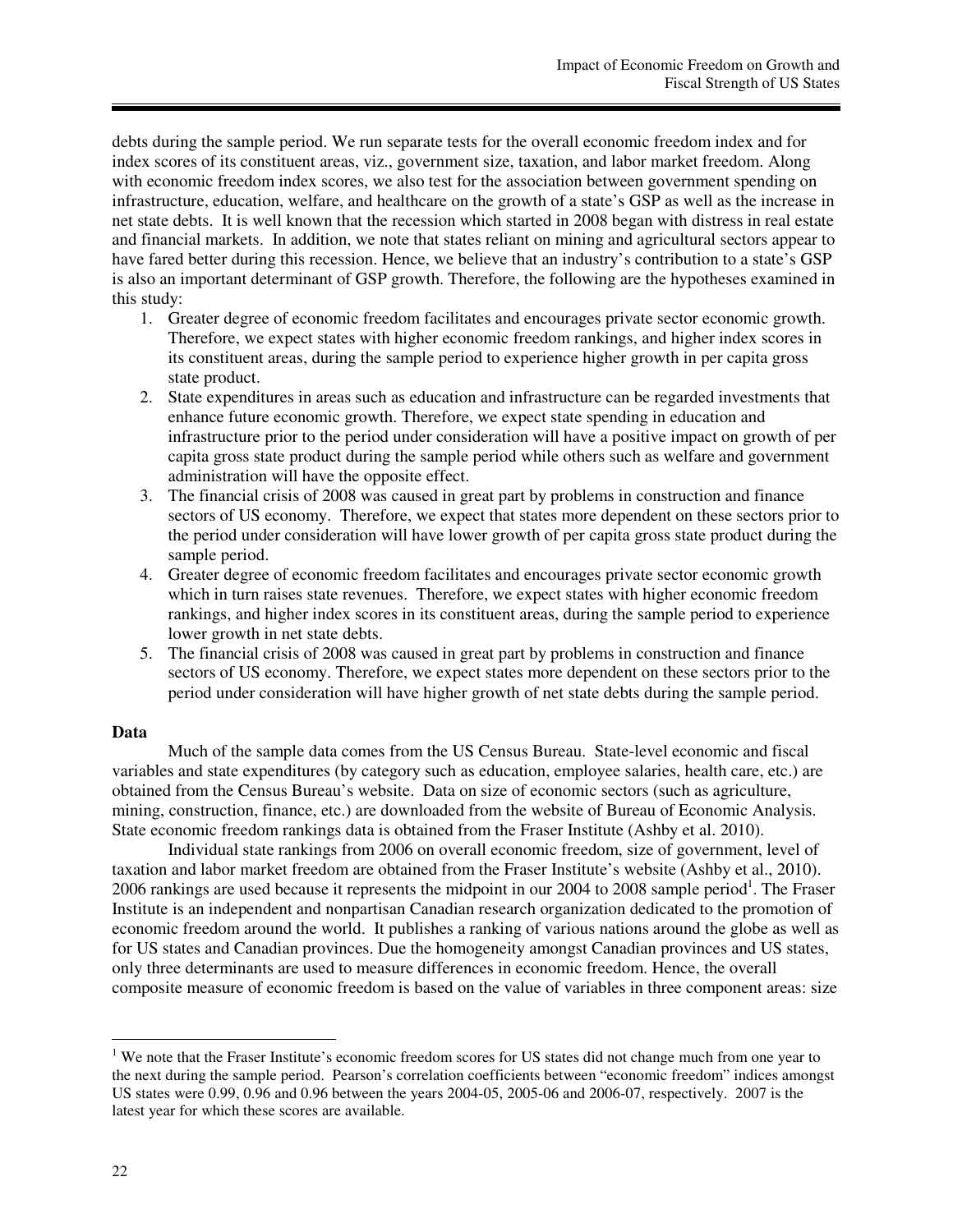of government, total and discriminatory taxation and labor market freedom. Lack of data precludes the inclusion of a fourth potentially important area, i.e., restriction on the movement of goods within North America, although this fourth factor is more pertinent to Canada than to the United States (Ashby, 2010). Amongst the variables used to determine economic freedom within the US states, size of government is essentially defined as the ratio of government consumption, transfers, subsidies and welfare payments as percentage of GSP. Taxation takes into consideration taxes as percentage of GSP, excluding taxes on capital, as well as marginal tax rates and incomes to which they apply. Finally, labor market freedom is based on variables such as strength of minimum wage legislation, public sector employees as percentage of total employment and degree of unionization.

#### **Methodology**

Our first objective is to estimate the impact of state fiscal policies and economic characteristics on the percentage change in the per capita private sector gross state product (GSP) from the boom year of 2004 to the recession year of 2008. The year 2004 is chosen because it represents the peak of the economic expansion that began in 2001 and ended in 2007. It is the peak of the economic cycle because the real GDP growth in 2004 is at the highest between the recession of 2001 and recession of 2007, as identified by The National Bureau of Economic Research (NBER). At the time of data collection and analysis in early 2010, 2008 is the most recent year with complete data series from the Census Bureau and the Bureau of Economic Analysis.

 We next examine the change in the fiscal strength of the fifty states from 2004 to 2008. The purpose of this analysis is to confirm our hypothesis that high-tax and high-spending states which tend to lower economic freedom rankings actually fare worse than their more lightly taxed counterparts in the recession that began in 2007. Our metric is the percentage change in the value of net debt from 2004 to 2008. Net debt is defined to be the difference in the value of outstanding debt issued by a state and the value of cash and securities it holds.

We use linear regression to model the effect of variables such as percentage changes in per capita tax collected used as proxies for state economic policies to determine their efficacy in creating an environment conducive to GSP growth. The results are similar to those obtained when the regression coefficients are estimated using heteroskedastic-consistent standard errors. To eliminate variance-inflation caused by multicollinearity or correlation among the independent variables, the ridge regression technique is applied to the data and the model. A series of trials are conducted to find the optimal value of the ridge parameter that yields stable coefficient estimates.

#### **Explanation of Regression Variables**

The dependent variable in the first set of regressions is the percentage change in per capita private sector GSP. EconFreedom is the Fraser Institute's overall ranking of economic freedom. A second regression in this set uses the index scores in the component areas of the "economic freedom" scores, viz. GovernmentSize for size of the government, Taxation for total discretionary tax collections, and LaborMarket for labor market freedom. As mentioned earlier, all Fraser Institute rankings are from 2006. CapitalOutlays04, Education04, Welfare04, Health04 and GovernmentAdmin04 are percentage of GSP devoted to capital outlays, education, welfare, health care and government administration, respectively. All expenditures and GSP figures are from 2004. Mining04, Agriculture04, Manufacturing04, Construction04 and Finance04 are percentage of GSP contributed by mining, agriculture, manufacturing, construction and financial services sectors respectively. All sector GSP figures are from 2004.

The dependent variable in our second set of regressions is percentage change in net debt from 2004 to 2008. Net debt is defined as value of outstanding debt minus the value of cash and securities. The independent variables used in the second set of regressions are identical to the ones used in our first set of regressions.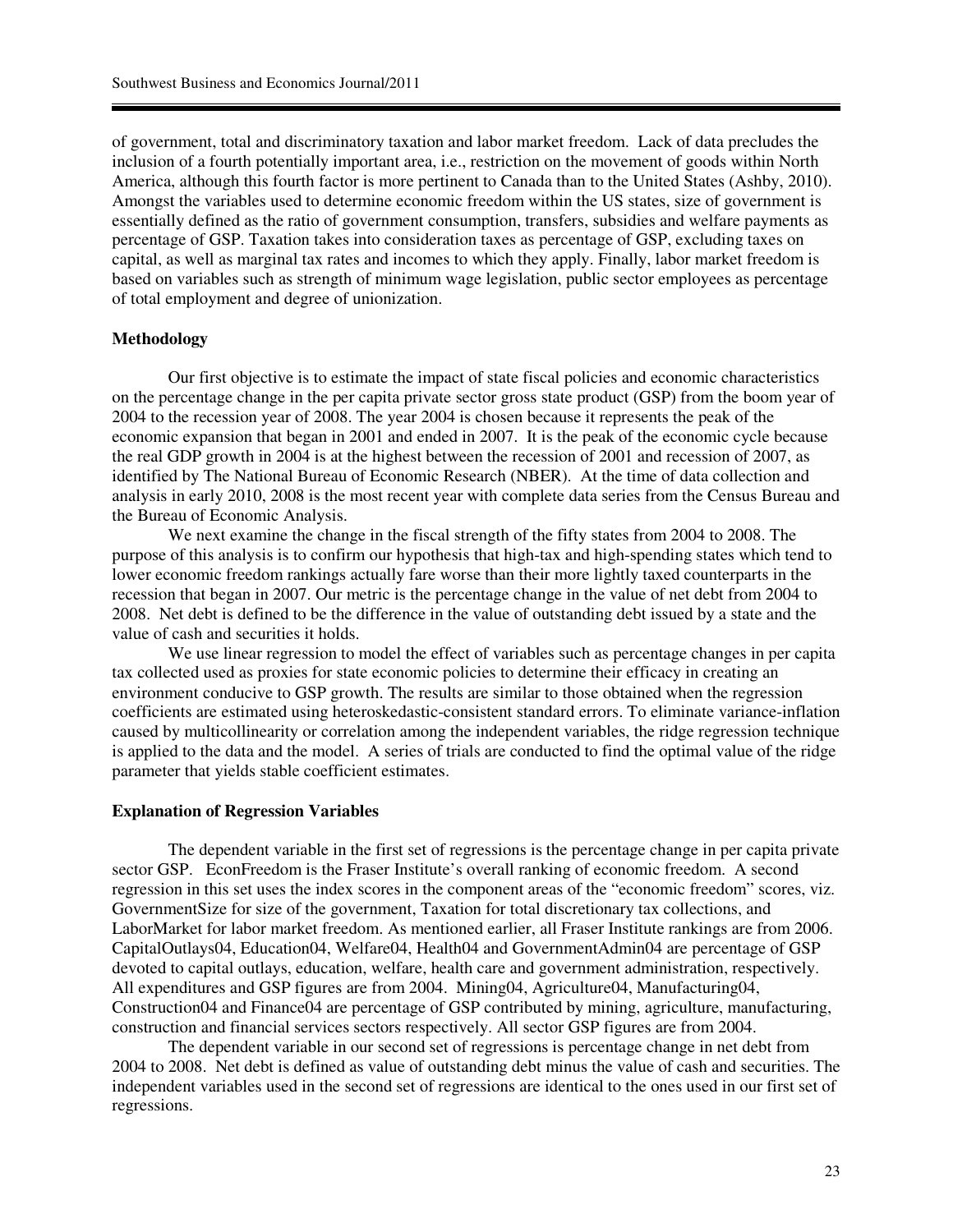# **Results**

In the first part of our analysis, we find evidence consistent with the notion that increases in a state's ranking of economic freedom has a statistically and economically meaningful impact on the private sector's ability to produce more goods and services during the sample period.

# **Table 1 Effect of Economic Freedom, Fiscal Policies and Economic Diversity on Per Capita GSP Growth**

Results from ridge-regression performed on a sample of 50 US states. Dependent variable is the per capita annual GSP growth between 2004-2008 (n=50).

| Variable                | Coefficient | <b>Standard Error</b> | p-value |
|-------------------------|-------------|-----------------------|---------|
| Intercept               | 0.1673      | 0.1377                | 0.2318  |
| EconFreedom             | 0.1224      | 0.0199                | 0.0000  |
| CapitalOutlays04        | 0.0421      | 0.0249                | 0.0991  |
| Education <sub>04</sub> | 0.0227      | 0.00974               | 0.0252  |
| Welfare04               | $-0.0308$   | 0.009                 | 0.0015  |
| Health04                | 0.1792      | 0.03639               | 0.0000  |
| GovernmentAdmin04       | $-0.3856$   | 0.03736               | 0.0000  |
| Mining04                | 0.0693      | 0.0162                | 0.0001  |
| Agriculture04           | 0.0451      | 0.00655               | 0.0000  |
| Manufacturing04         | $-0.258$    | 0.106                 | 0.0197  |
| Construction04          | $-0.264$    | 0.0326                | 0.0000  |
| Finance <sub>04</sub>   | 0.125       | 0.0185                | 0.0000  |
| $R^2 = 0.4715$          |             |                       |         |

Table 1 shows that states with higher economic freedom rankings have higher per capita private sector GSP growth. Not all government expenditures have a negative effect on GSP growth as capital outlays, education and health care actually have a positive effect on GSP growth. This is not surprising for these expenditures increase the physical infrastructure and human capital needed for economic growth. However, welfare and government administrative expenditures have a pronounced and statistically significant negative impact of per capita private sector GSP growth. States with large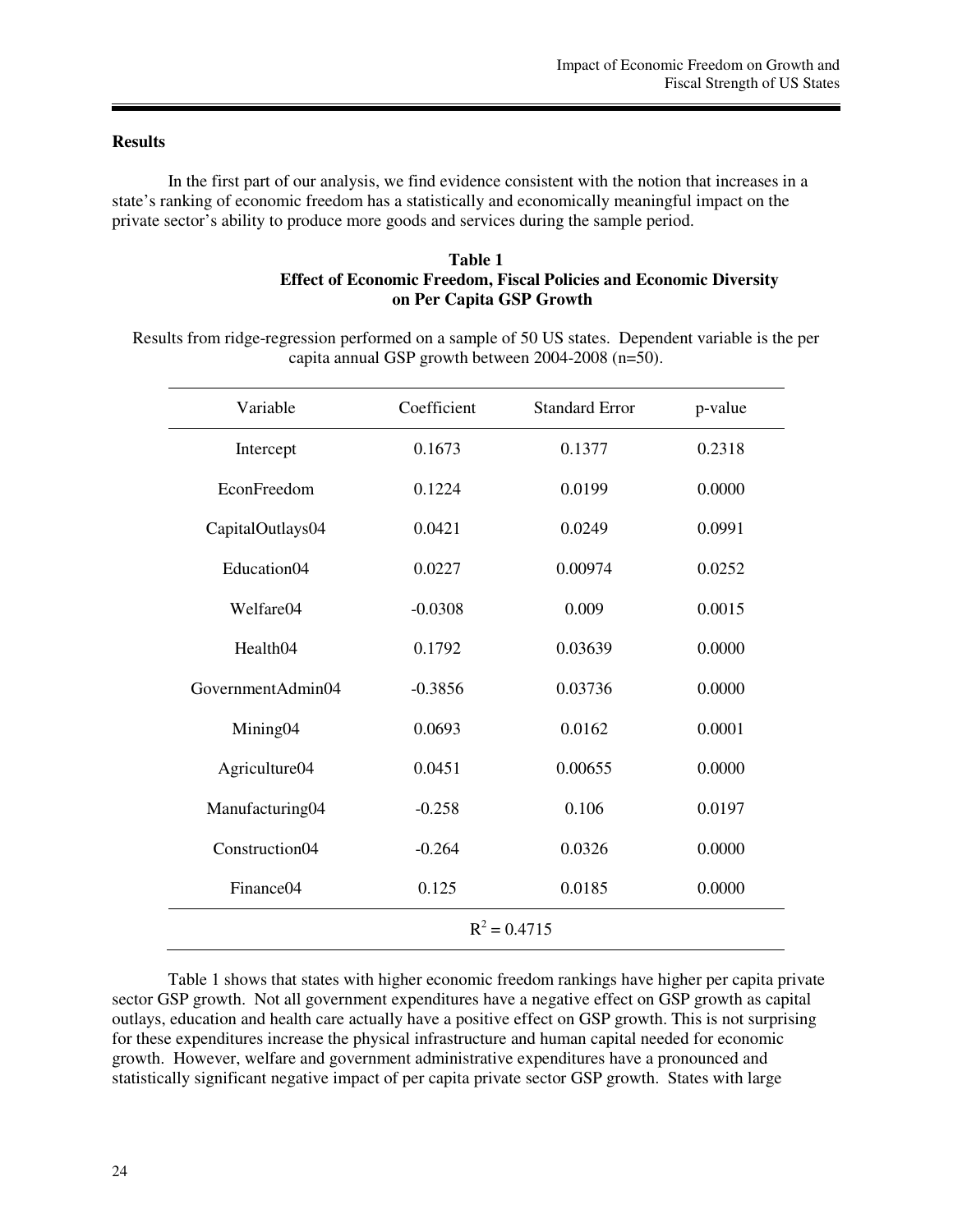agriculture and mining sectors enjoyed higher per capita private sector GSP growth during the sample period while states dependent on manufacturing and construction saw lower GSP growth. Surprisingly, states with a large financial services sector also experienced faster GSP growth, although this may be due to the onset of the financial crisis in late 2008, the last year of the sample period so its full effects are not captured with 2008 year-end data. Moreover, the coefficients of all economic sector variables are highly statistically significant. The high R-squared value of this model indicates it has high explanatory power.

Table 2 shows the magnitude of individual variable's impact on per capita private sector GSP growth. Impact is calculated as the product of a variable's coefficient and its standard deviation. Therefore, it represents the change in per capita private sector GSP growth that would result from a onestandard deviation increase in the value of the variable.

## **Table 2 Economic Significance of Economic Freedom, Fiscal Policies and Economic Diversity on Per Capita GSP Growth**

Results from ridge-regression performed on a sample of 50 US states. Dependent variable is the per capita annual GSP growth between 2004-2008 (n=50).

| Variable              | Coefficient | <b>Standard Deviation</b> | Economic Impact |
|-----------------------|-------------|---------------------------|-----------------|
| EconFreedom           | 0.1224      | 0.681                     | 0.08335         |
| CapitalOutlays04      | 0.0421      | 0.00592                   | 0.00025         |
| Education04           | 0.0227      | 0.00991                   | 0.00022         |
| Welfare04             | $-0.0308$   | 0.00885                   | $-0.0003$       |
| Health04              | 0.1792      | 0.00251                   | 0.00045         |
| GovernmentAdmin04     | $-0.3856$   | 0.00337                   | $-0.0013$       |
| Mining <sub>04</sub>  | 0.0693      | 0.0834                    | 0.00578         |
| Agriculture04         | 0.0451      | 0.0256                    | 0.00115         |
| Manufacturing04       | $-0.258$    | 0.0307                    | $-0.0079$       |
| Construction04        | $-0.264$    | 0.0128                    | $-0.0034$       |
| Finance <sub>04</sub> | 0.125       | 0.0289                    | 0.0036          |

 Results in Table 2 indicate that increasing a state's economic freedom score by one standard deviation can result in 8.34% increase in per capita private sector GSP growth over the sample period. This represents a significant acceleration in private sector per capita GSP growth as its median value over the five-year sample period is 21.10%. While the coefficients of welfare outlays, health care spending and government administration expenditures are statistically significant, there is not enough variation among the 50 states to give them sizeable economic impact. Also, even though the regression coefficients of all economic sectors are highly significant, none of them appear to have a sizeable economic impact.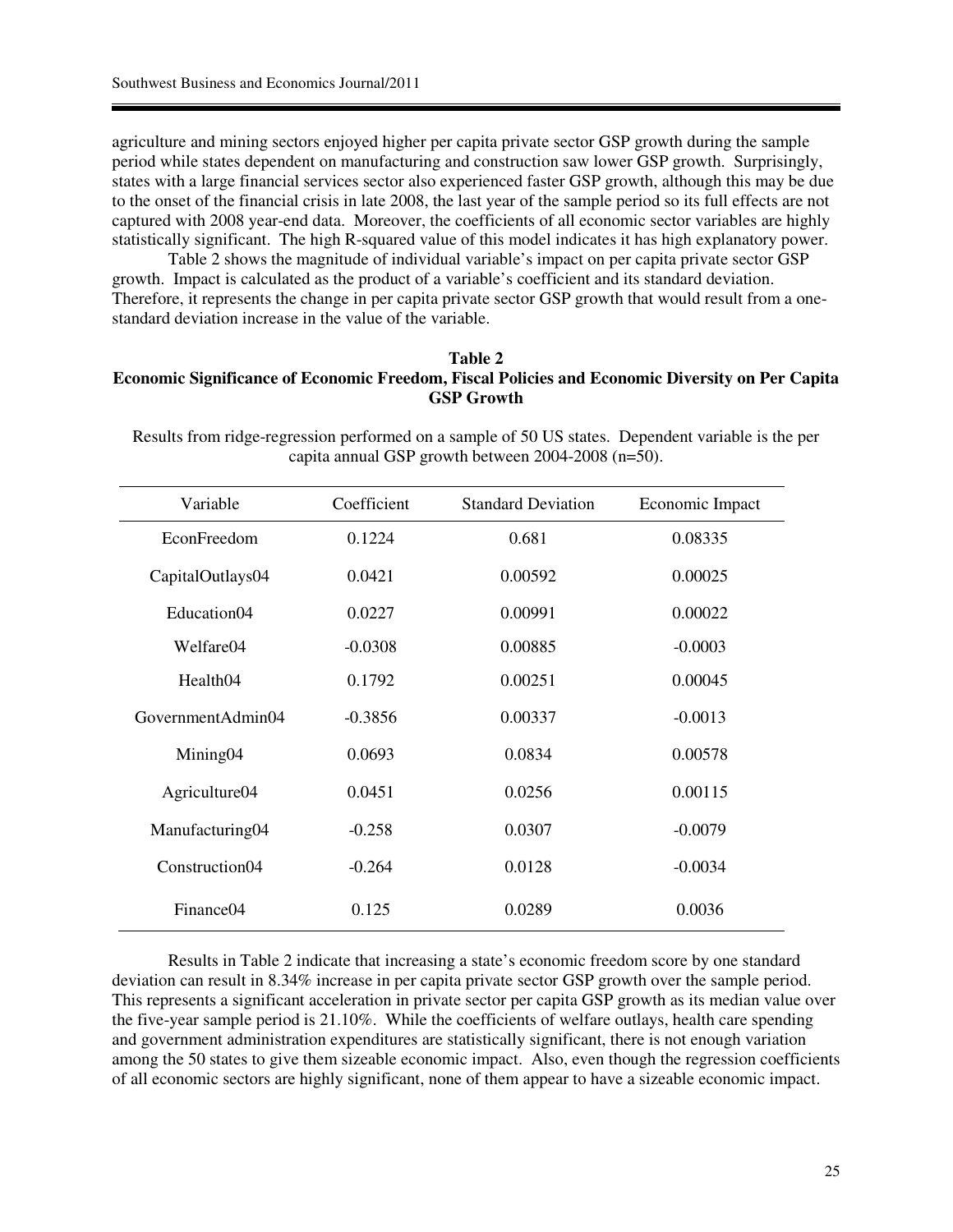A one standard deviation increase in the size of the any of five sectors analyzed will lead to a change of less than 0.6% in per capita private sector GSP growth during the sample period.

We then continue our analysis to see which of the three factors, size of government, level of taxation and flexibility of labor markets that make up the Fraser Institute's rankings of economic freedom drives the results noted above. Table 3 shows the results when these three factors replace economic freedom as independent variables in the same regression determining pace of per capita private sector GSP growth during the sample period.

# **Table 3 Effect of Size of Government, Taxation, Fiscal Policies and Economic Diversity on Per Capita GSP Growth**

Results from ridge-regression performed on a sample of 50 US states. Dependent variable is the per capita annual GSP growth between  $2004-2008$  (n=50).

| Variable              | Coefficient | <b>Standard Error</b> | p-value |
|-----------------------|-------------|-----------------------|---------|
| Intercept             | 0.1466      | 0.1404                | 0.3034  |
| Government Size       | 0.0037      | 0.0163                | 0.8198  |
| Taxation              | 0.0209      | 0.0017                | 0.0000  |
| Labor Market          | 0.0532      | 0.0195                | 0.0096  |
| CapitalOutlays04      | 0.0441      | 0.0255                | 0.0923  |
| Education04           | 0.1920      | 0.1005                | 0.0641  |
| Welfare04             | $-0.1627$   | 0.9920                | 0.8706  |
| Health04              | 0.1444      | 0.0371                | 0.0004  |
| GovernmentAdmin04     | $-0.3285$   | 0.0381                | 0.0000  |
| Mining04              | 0.0673      | 0.0165                | 0.0002  |
| Agriculture04         | 0.0491      | 0.0068                | 0.0000  |
| Manufacturing04       | $-0.2800$   | 0.1090                | 0.0145  |
| Construction04        | $-0.1870$   | 0.0343                | 0.0000  |
| Finance <sub>04</sub> | 0.1140      | 0.0222                | 0.0000  |
| $R^2 = 0.4875$        |             |                       |         |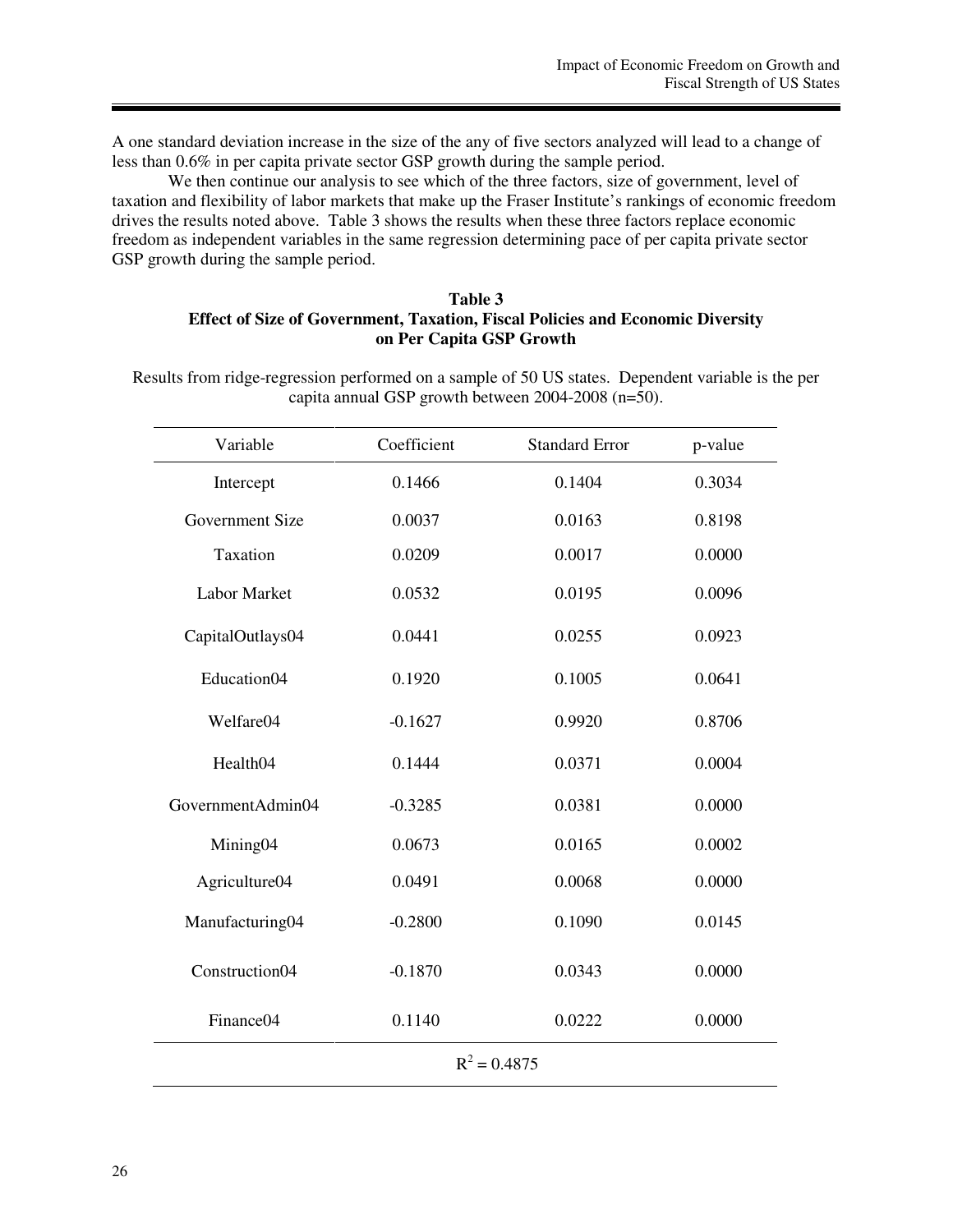Table 3 shows that level of taxation and flexibility of labor market are statistically significant in determining the level of private sector per capita GSP growth while size of government is not. The signs of coefficients for the other variables in the regression are identical to those shown in Table 1, although their numerical magnitudes may vary somewhat. However, when we calculate the economic impact of the level of taxation and flexibility of labor markets, we observe in Table 4 that an increase in rankings of these factors by one standard deviation can result in 1.57% and 4.17% increase in per capita private sector GSP growth, respectively. The economic impact of other variables are qualitatively similar to the results in Table 2 so variation in sector size does not lead to meaningful differences in private sector GSP growth during the period under study.

## **Table 4 Economic Significance of Government, Taxation, Fiscal Policies and Economic Diversity on Per Capita GSP Growth**

Results from ridge-regression performed on a sample of 50 US states. Dependent variable is the per capita annual GSP growth between 2004-2008 (n=50).

| Variable              | Coefficient | <b>Standard Deviation</b> | Economic Impact |
|-----------------------|-------------|---------------------------|-----------------|
| Government Size       | 0.00374     | 0.971                     | 0.003632        |
| Taxation              | 0.02091     | 0.751                     | 0.015703        |
| <b>Labor Market</b>   | 0.0532      | 0.784                     | 0.041709        |
| CapitalOutlays04      | 0.0441      | 0.00592                   | 0.000261        |
| Education04           | 0.192       | 0.00991                   | 0.001903        |
| Welfare04             | $-0.1627$   | 0.00885                   | $-0.00144$      |
| Health04              | 0.14435     | 0.00251                   | 0.000362        |
| GovernmentAdmin04     | $-0.3285$   | 0.00337                   | $-0.00111$      |
| Mining04              | 0.0673      | 0.0834                    | 0.005613        |
| Agriculture04         | 0.0491      | 0.0256                    | 0.001257        |
| Manufacturing04       | $-0.28$     | 0.0307                    | $-0.0086$       |
| Construction04        | $-0.187$    | 0.0128                    | $-0.00239$      |
| Finance <sub>04</sub> | 0.114       | 0.0289                    | 0.00329         |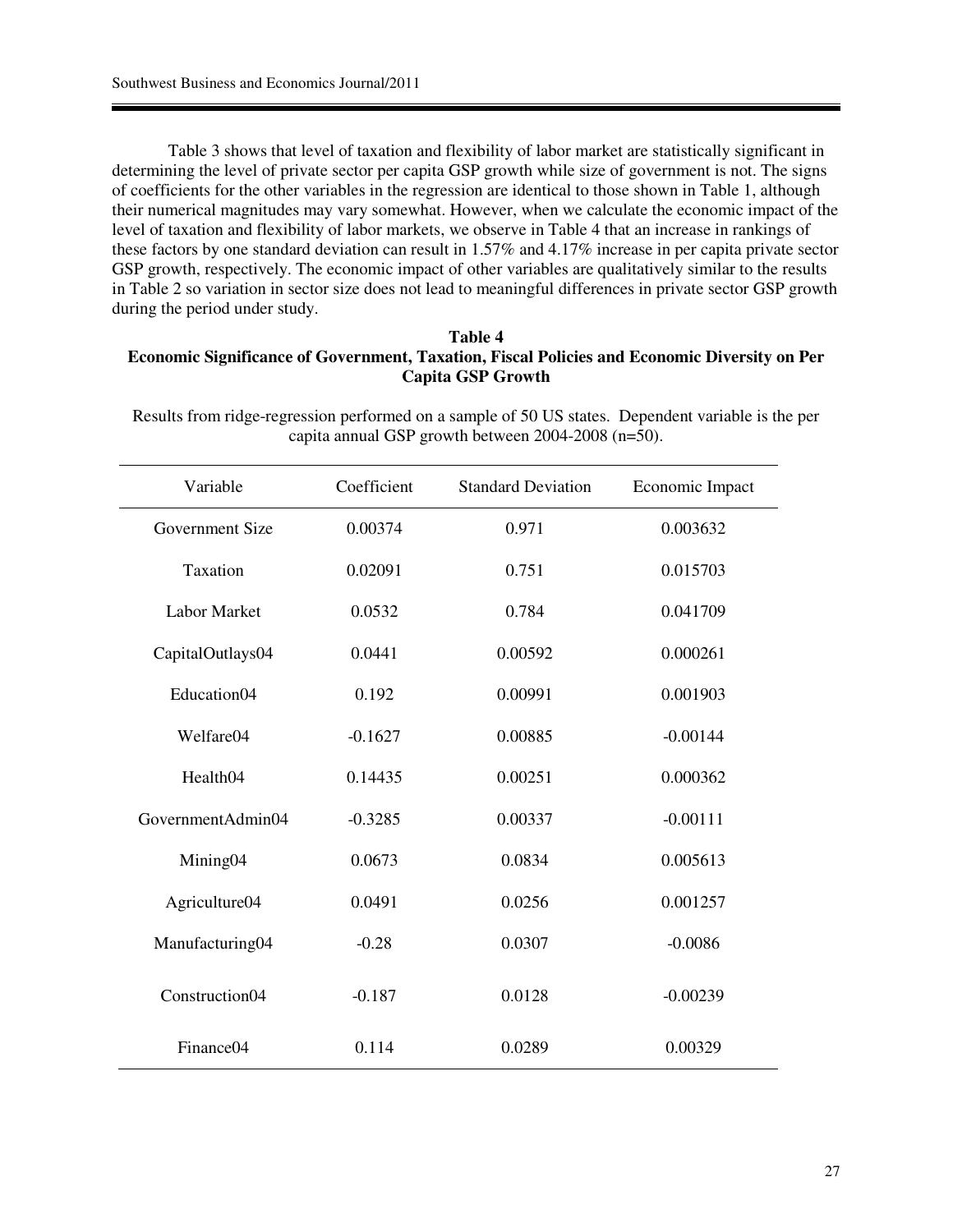The second part of our analysis focuses on the impact that economic freedom, tax/spending policies and economic diversity have on states' fiscal health. Our proxy for states' fiscal health is the level of net state debts. For our second set of regressions, we use the percentage change in net debts to gauge how the fiscal health of states changed between 2004, the year of peak GDP growth in the expansion of 2001-2007, and 2008, the year of worst GDP contraction in the recession that began in Nov 2007, as dated by the National Bureau of Economic Research.

# **Table 5 Effect of Economic Freedom, Fiscal Policies and Economic Diversity on Change of State Net Debts**

Results from ridge-regression performed on a sample of 50 US states. Dependent variable is the per capita annual change in State Net Debts between 2004-2008 (n=50).

| Variable          | Coefficient | <b>Standard Error</b> | p-value |
|-------------------|-------------|-----------------------|---------|
| Intercept         | 0.0807      | 0.4111                | 0.8455  |
| EconFreedom       | $-0.3380$   | 0.0593                | 0.0000  |
| CapitalOutlays04  | 1.8381      | 0.7449                | 0.0091  |
| Education04       | 0.0296      | 0.2909                | 0.4597  |
| Welfare04         | 0.4119      | 0.2687                | 0.0668  |
| Health04          | $-1.1114$   | 0.0109                | 0.0000  |
| GovernmentAdmin04 | 2.3768      | 1.1116                | 0.0195  |
| Mining04          | $-0.3330$   | 0.4820                | 0.2469  |
| Agriculture04     | $-0.8429$   | 0.1956                | 0.0001  |
| Manufacturing04   | 0.2840      | 0.3160                | 0.1872  |
| Construction04    | 0.8530      | 0.0972                | 0.0000  |
| Finance04         | 0.0544      | 0.0551                | 0.1647  |
| $R^2 = 0.2357$    |             |                       |         |

 Table 5 shows that states with higher economic freedom rankings experienced smaller increases in net debts as did states with smaller governments. Not surprisingly, higher state expenditures have a statistically significant impact on change in net debt with the exception of healthcare spending. Higher spending on capital outlays, welfare and government administration expenditures are correlated with higher changes in net debt. However, healthcare spending seems to have the opposite effect. States with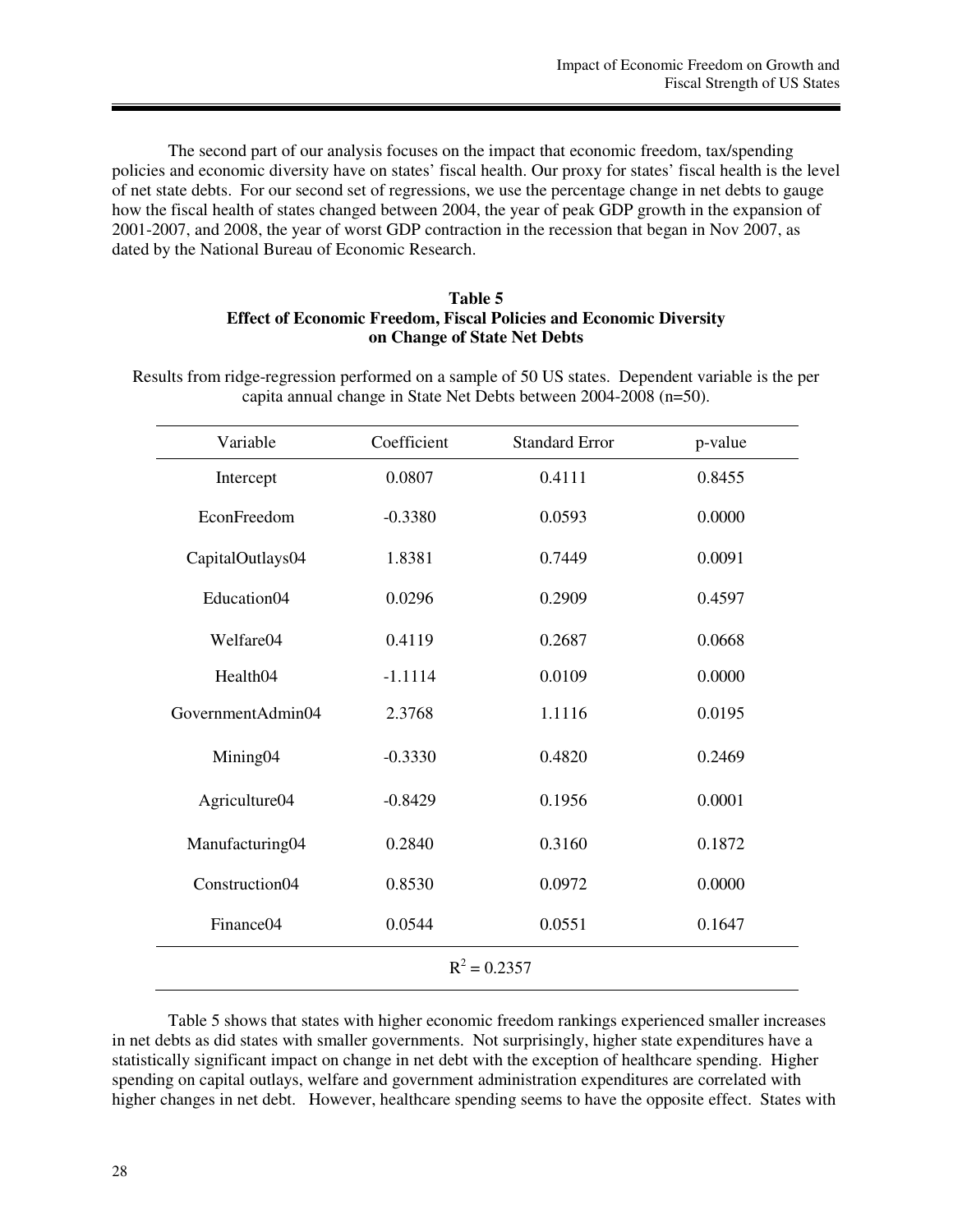a larger agricultural sector increased their net debt at a slower rate while states with more dependence on construction saw more rapid accumulation of net debt.

Table 6 displays the magnitude of the economic impact of the variables from Table 5. Again, impact for our purposes is calculated as the product of a variable's coefficient and its standard deviation. Impact as used here will predict the change in net debt in percent that would result from a one-standard deviation increase in the value of the variable.

#### **Table 6 Economic Significance of Government, Taxation, Fiscal Policies and Economic Diversity on Change of State Net Debts**

Results from ridge-regression performed on a sample of 50 US states. Dependent variable is the per capita annual change in State Net Debts between 2004-2008 (n=50).

| Variable              | Coefficient | <b>Standard Deviation</b> | Economic Impact |
|-----------------------|-------------|---------------------------|-----------------|
| EconFreedom           | $-0.3380$   | 0.6810                    | $-0.2302$       |
| CapitalOutlays04      | 1.8381      | 0.0059                    | 0.0109          |
| Education04           | 0.0296      | 0.0099                    | 0.0003          |
| Welfare04             | 0.4119      | 0.0089                    | 0.0036          |
| Health04              | $-1.1114$   | 0.0025                    | $-0.0028$       |
| GovernmentAdmin04     | 2.3768      | 0.0034                    | 0.0080          |
| Mining04              | $-0.3330$   | 0.0834                    | $-0.0278$       |
| Agriculture04         | $-0.8429$   | 0.0256                    | $-0.0216$       |
| Manufacturing04       | 0.2840      | 0.0307                    | 0.0087          |
| Construction04        | 0.8530      | 0.0128                    | 0.0109          |
| Finance <sub>04</sub> | 0.0544      | 0.0289                    | 0.0016          |

The median percentage change in net debt for all fifty states is 33.43%. A one standard deviation improvement in a state's Fraser Institute economic freedom ranking can lower its increase in net debt by nearly 40%. States that spend heavily on capital outlays and government administration suffer greater increases in debt although their effect is at least one order of magnitude smaller than the effect of economic freedom rankings. The economic impact of sector diversification on net debts is minimal as well.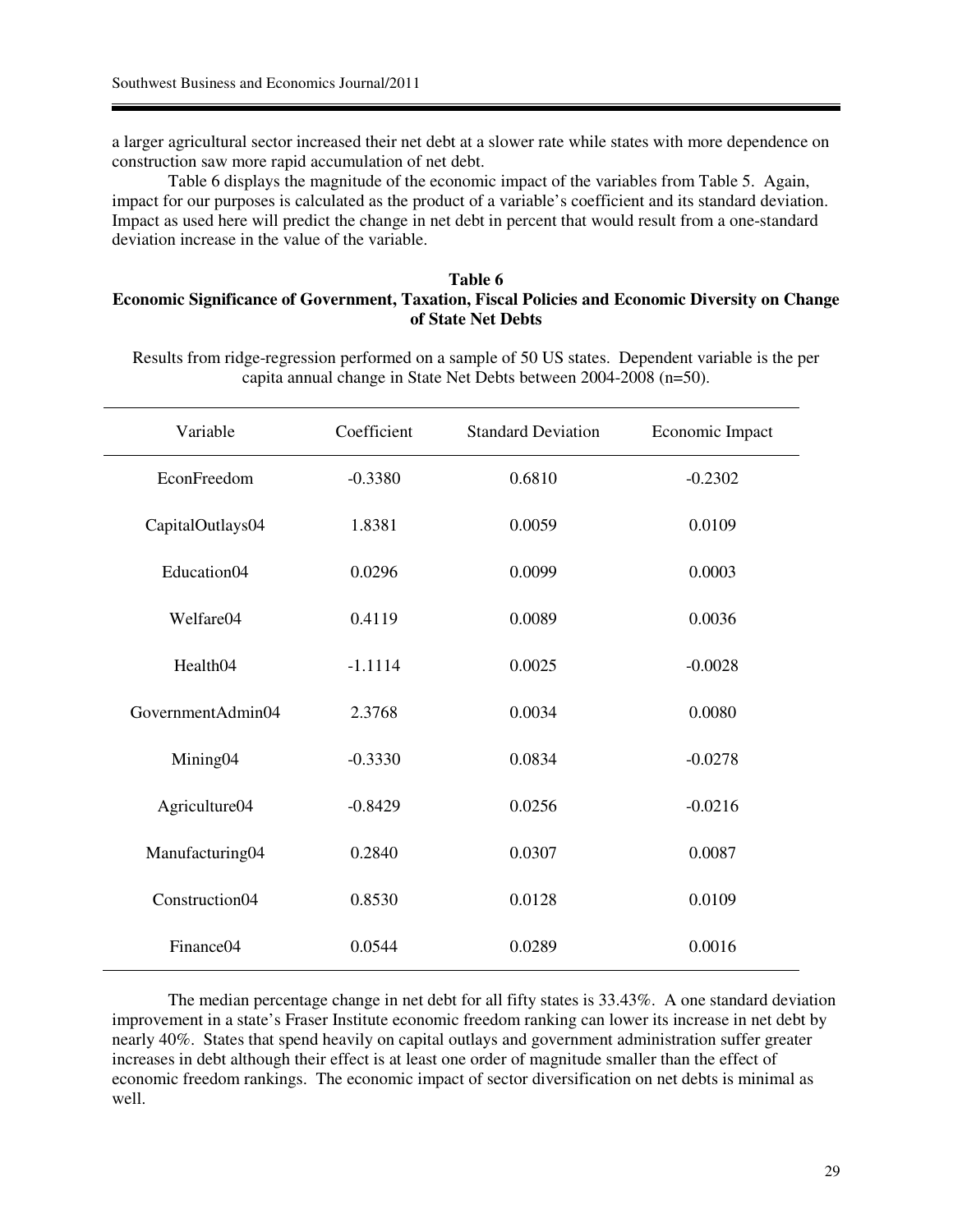We next investigate the effect of size of government, taxation and labor market flexibility on changes in net state debts. Table 7 shows that higher the size of government ranking (smaller government) and higher the taxation ranking (lower taxes), the smaller the increase in net state debts and the difference is statistically significant. Higher expenditures in the form of capital outlays, welfare and government administration are strongly associated with increases in state debts. But education and health care spending seems to have the opposite effect. States with larger mining, agriculture and financial services sectors have smaller increases in net debts although the coefficients of these variables are not statistically significant at traditional levels.

# **Table 7 Effect of Size of Government, Taxation, Fiscal Policies and Economic Diversity On Change of State Net Debts**

| Variable          | Coefficient | <b>Standard Error</b> | p-value |
|-------------------|-------------|-----------------------|---------|
| Intercept         | 0.1526      | 0.4204                | 0.7187  |
| GovernmentSize    | $-0.4893$   | 0.0488                | 0.0000  |
| Taxation          | $-0.8590$   | 0.0523                | 0.0000  |
| LaborMarket       | 0.0348      | 0.0583                | 0.5542  |
| CapitalOutlays04  | 1.9245      | 0.7643                | 0.0164  |
| Education04       | $-0.3482$   | 0.3010                | 0.2549  |
| Welfare04         | 0.3090      | 0.0970                | 0.0030  |
| Health04          | $-0.1213$   | 0.1110                | 0.2818  |
| GovernmentAdmin04 | 2.3645      | 1.1408                | 0.0454  |
| Mining04          | $-0.0327$   | 0.0493                | 0.5114  |
| Agriculture04     | $-0.0460$   | 0.0202                | 0.0290  |
| Manufacturing04   | 0.2970      | 0.3270                | 0.3698  |
| Construction04    | 1.7010      | 1.0280                | 0.1067  |
| Finance04         | $-0.2860$   | 0.6650                | 0.6697  |
| $R^2 = 0.2549$    |             |                       |         |

Results from ridge-regression performed on a sample of 50 US states. Dependent variable is the per capita annual change in State Net Debts between 2004-2008 (n=50).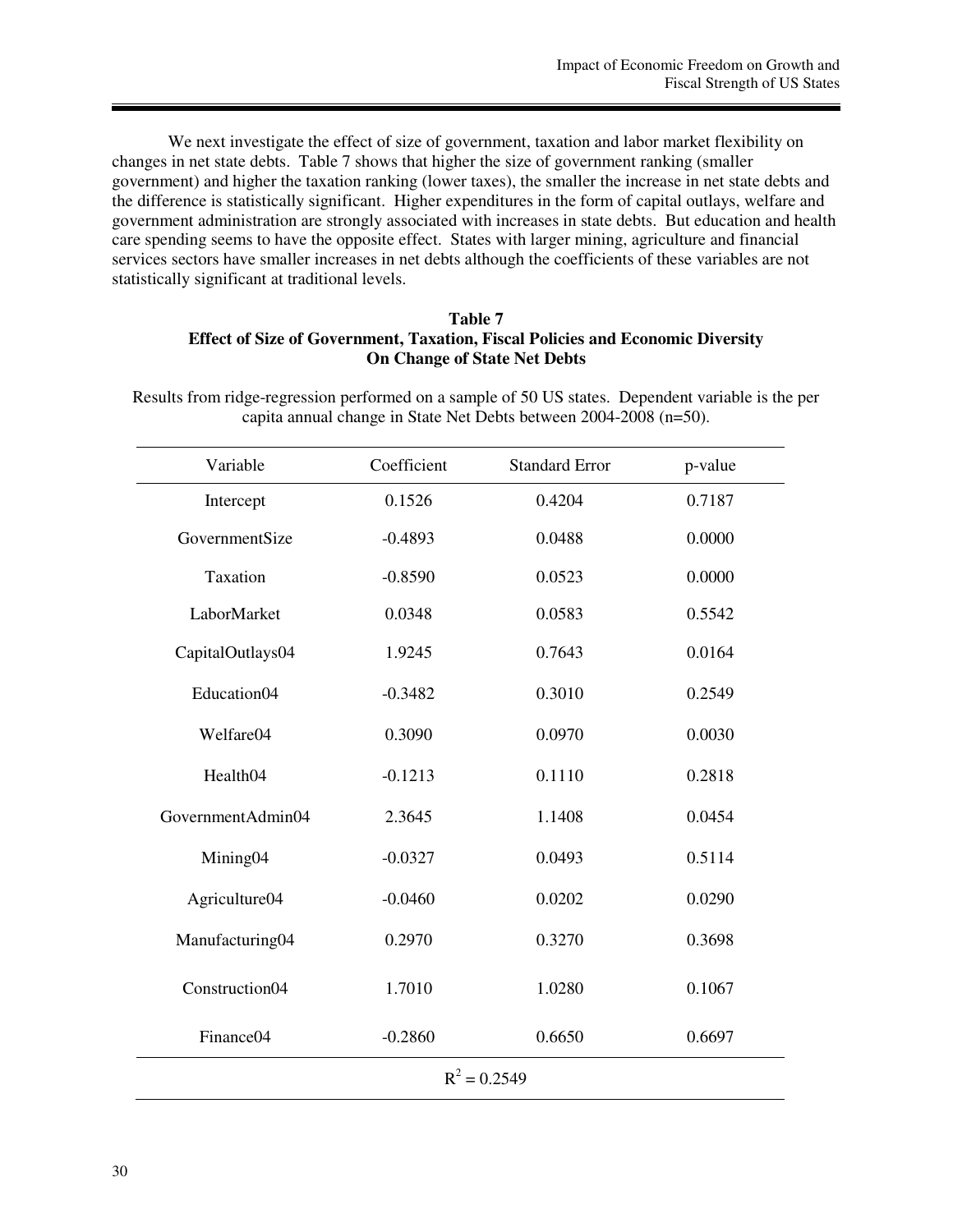In Table 8, we find that a one standard deviation increase in size of government score leads to a 47.5% decrease in net state debts during the sample period. A similar change in taxation score leads to a 64.5% drop in net state debts. On the other hand, a one standard deviation increase in capital outlays and government administration expenditures lead to 1.14% and 0.80% increase in net state debts, respectively. Spending in other areas such as education, health care and welfare have even smaller impact on changes in net debts. States with large construction and manufacturing sectors suffer a larger increase in net debts while states with larger agricultural, mining and financial services sectors experience a smaller increase in net debts. This is entirely consistent with the nature of the severe recession that began in November 2007. Unlike most post-World War II recessions, it was driven by a collapse in residential and to a lesser extent, commercial construction as well as a sharp drop in equity values.

# **Table 8**

# **Economic Significance of Government, Taxation, Fiscal Policies and Economic Diversity on Change of State Net Debts**

| Variable               | Coefficient | <b>Standard Deviation</b> | Economic Impact |
|------------------------|-------------|---------------------------|-----------------|
| <b>Government Size</b> | $-0.4893$   | 0.9710                    | $-0.4751$       |
| Taxation               | $-0.8590$   | 0.7510                    | $-0.6451$       |
| <b>Labor Market</b>    | 0.0348      | 0.7840                    | 0.0273          |
| CapitalOutlays04       | 1.9245      | 0.0059                    | 0.0114          |
| Education04            | $-0.3482$   | 0.0099                    | $-0.0035$       |
| Welfare04              | 0.3090      | 0.0089                    | 0.0027          |
| Health04               | $-0.1213$   | 0.0025                    | $-0.0003$       |
| GovernmentAdmin04      | 2.3645      | 0.0034                    | 0.0080          |
| Mining04               | $-0.0327$   | 0.0834                    | $-0.0027$       |
| Agriculture04          | $-0.0460$   | 0.0256                    | $-0.0012$       |
| Manufacturing04        | 0.2970      | 0.0307                    | 0.0091          |
| Construction04         | 1.7010      | 0.0128                    | 0.0218          |
| Finance <sub>04</sub>  | $-0.2860$   | 0.0289                    | $-0.0083$       |

Results from ridge-regression performed on a sample of 50 US states. Dependent variable is the per capita annual change in State Net Debts between 2004-2008 (n=50).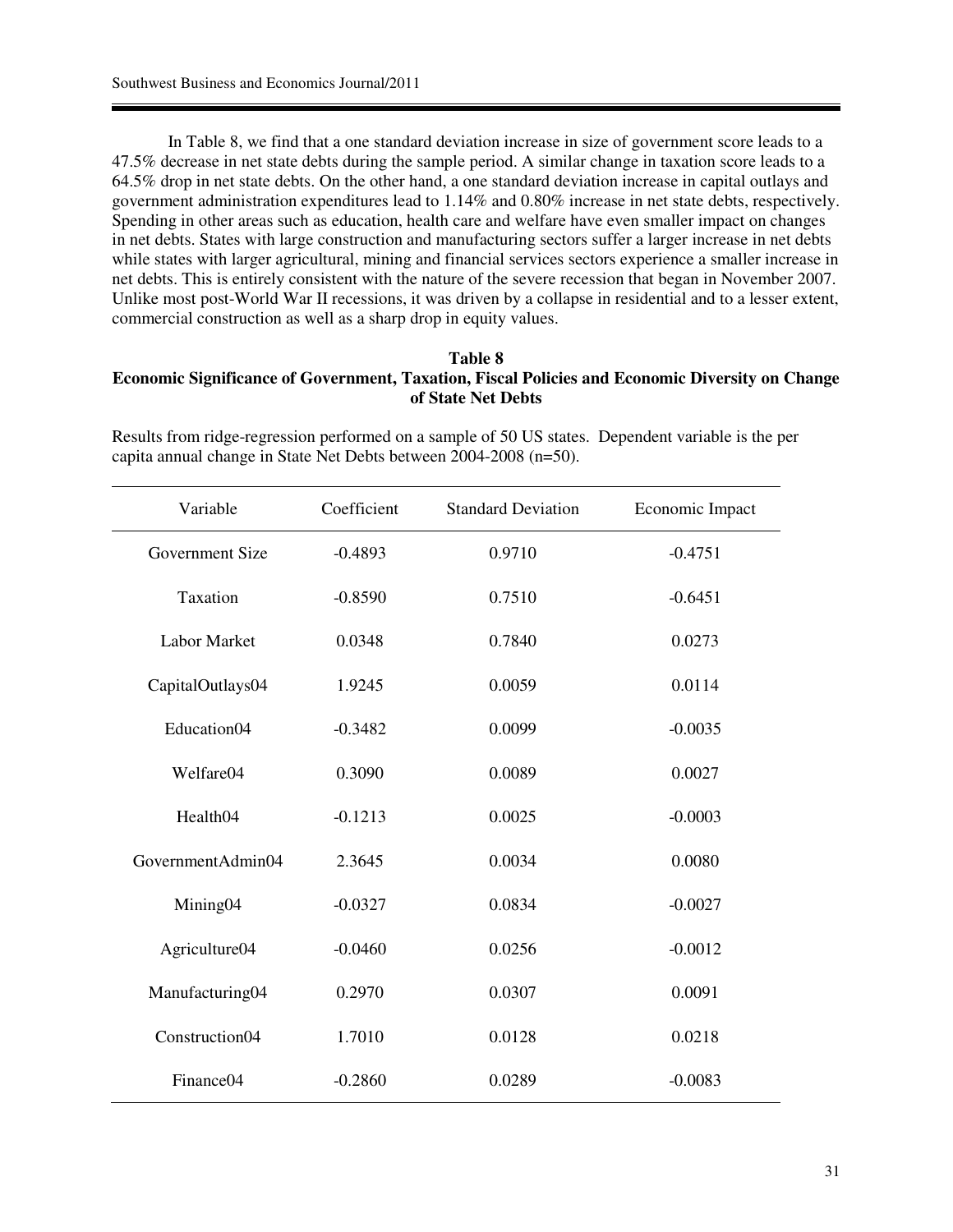# **Conclusions**

Our purpose was to examine the role of government and the effect of economic freedom on private sector GSP growth of US states from 2004 to 2008. We find that states with higher economic freedom rankings as compiled by the Fraser Institute experience faster per capita private sector GSP growth during the sample period. Certain state government expenditures have a negative impact on private sector GSP growth. Our results suggest that states can accelerate the rate of private GSP growth by reducing taxation, size of government, and by increasing labor market flexibility.

 Additionally, we find that states with higher economic freedom rankings also fared better fiscally during the sample period despite the most severe recession in the US since the early 1980's. In particular, states with greater economic freedom experience less increase in net debts and the effect of economic freedom on percentage change in net debt trumps the effect of spending policies and a state's reliance on construction and finance industry sectors by roughly an order of magnitude.

The evidence presented in this study implies that private sector GSP growth can be enhanced and the fiscal debt burden reduced by lowering taxes, reducing the size of government and deregulating labor markets. Higher government spending on investments in infrastructure and human capital, such as capital outlays, education, and healthcare also enhances a state's private GSP growth. Hence there exist categories of optimal and suboptimal government spending.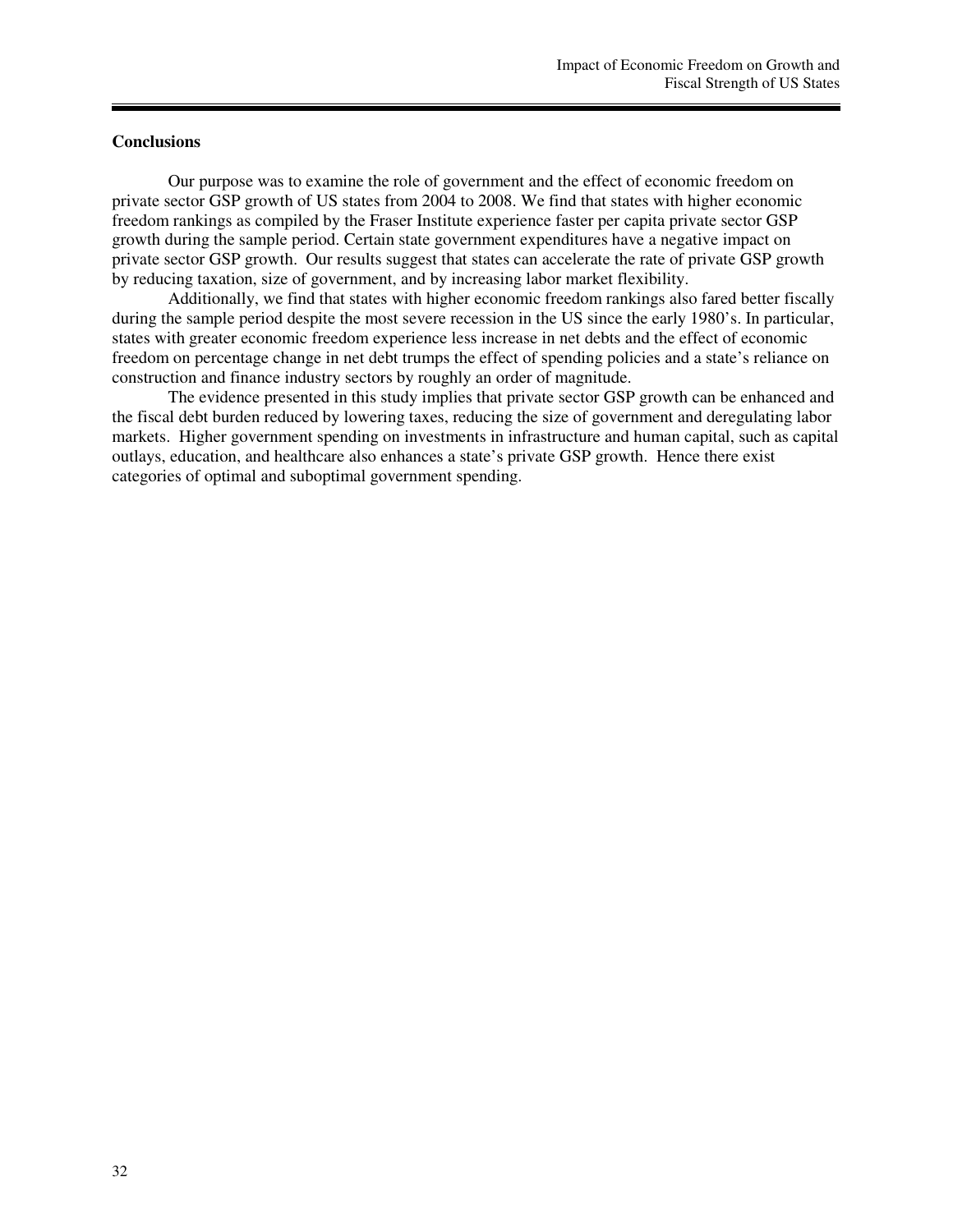#### **References**

- Ashby, N., A. Karabegović, F. McMahon and A. Bueno (2010). Economic Freedom of North America 2010. The Fraser Institute. http://www.fraserinstitute.org/uploadedFiles/fraser-ca/Content/researchnews/research/publications/EconomicFreedomofNorthAmerica2010.pdf
- Ballard, C.L., J.B. Shoven and J. Whalley (1985). A General Equilibrium Computation of the Marginal-Welfare Costs of Taxation in the United States. *American Economic Review*, 75, 128-138.
- Canto, V.A. and R.I. Webb (1987). The Effect of State Fiscal Policy on State Relative Economic Performance. *Southern Economic Journal*, 54, 186-202.
- Case, A.C., H.S. Rosen and J.R. Hines Jr (1993). Budget Spillovers and Fiscal Policy Interdependence. *Journal of Public Economics*, 52, 285-307.
- Clingermayer, J.C. and B.D. Wood (1995). Disentangling Patterns of State Debt Financing. *American Political Science Review*, 89, 108-120.
- Coase, R. (1960). The Problem of Social Cost. *Journal of Law and Economics*, 3, 1-44.
- Cogan, J.F., T. Cwik, J.B. Taylor and V. Wieland (2010). New Keynesian versus Old Keynesian Government Spending Multipliers. *Journal of Economic Dynamics and Control*, 34, 281-295.
- Feldstein, M and M.V. Wrobel (1998). Can State Taxes Redistribute Income? *Journal of Public Economics*, 68, 369-396.
- Friedman, M. (1997). If Only the U. S. Were as Free as Hong Kong. *Wall Street Journal*. July 8, 1997, A14.
- Garand, J.C. (1988). Explaining Government Growth in the US States. *American Political Science Review*, 82, 837-849.
- Glaeser, E.L., J.A. Scheinkman and A. Shleifer (1995). Economic Growth in a Cross Section of Cities. *National Bureau of Economic Research Working Paper No. 5013.*
- Helms, J. L. (1985). The Effect of State and Local Taxes on Economic Growth: A Time Series-Cross Section Approach. *The Review of Economics and Statistics*, 67, 574-582.
- Laffer, A. B., S. Moore and J Williams (2010). Rich States, Poor States: ALEC-Laffer State Economic Competitiveness Index. 3rd Edition. American Legislative Exchange Council.
- Mofidi, A. and J.A. Stone (1990). Do State and Local Taxes Affect Economic Growth. *The Review of Economics and Statistics*, 72, 686-691.
- Vock D., P. Prah, S. Fehr, M. Maynard, J. Gramlich and K. Leonard (2009). Beyond California: States in Fiscal Peril. Pew Center on the States research report, http://downloads.pewcenteronthestates.org/BeyondCalifornia.pdf
- Phillips, J.M. and E.P. Goss (1995). The Effect of State and Local Taxes on Economic Development: A Meta-Analysis. *Southern Economic Journal*, 62, 320-333.